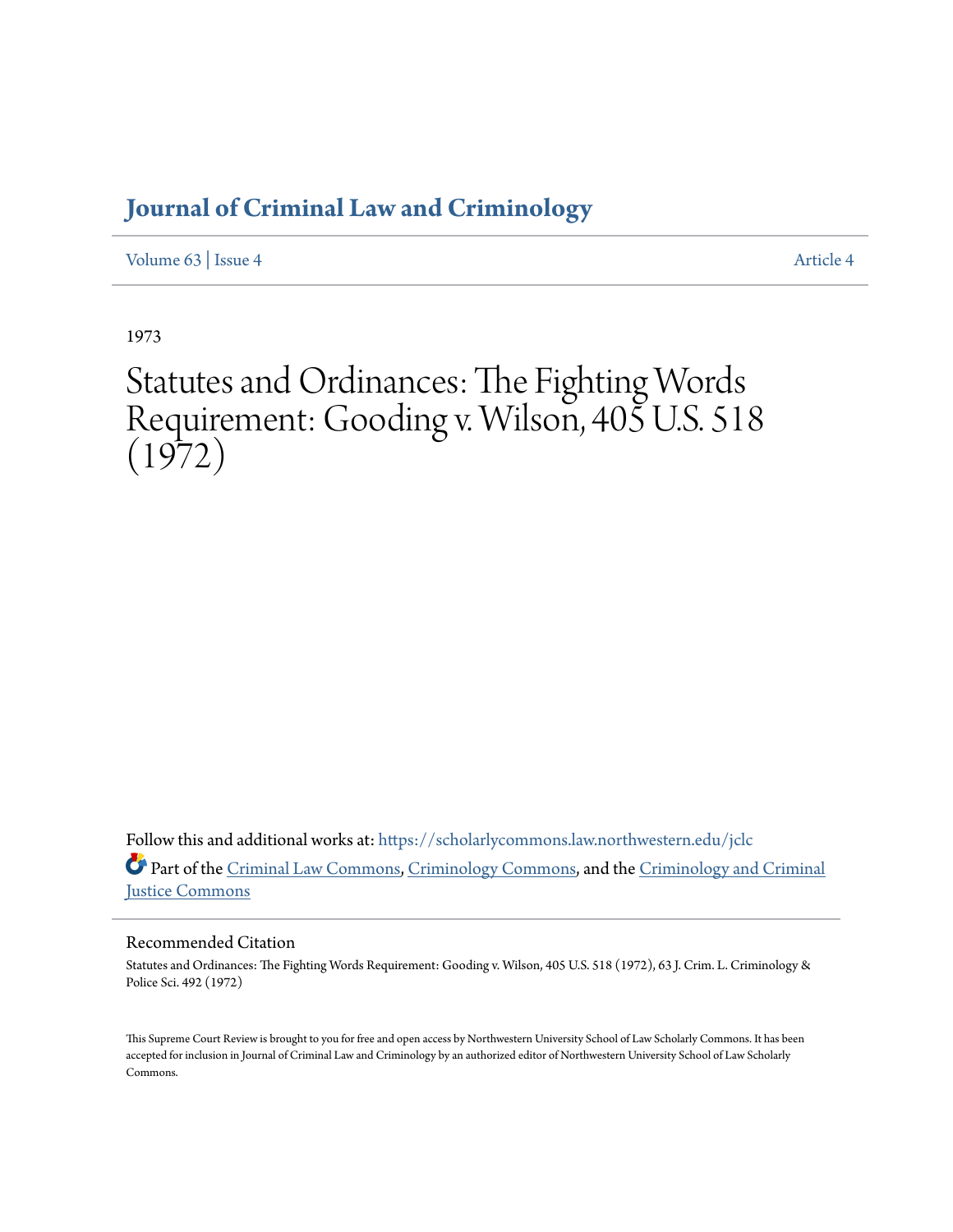fendents involved. Only Justices Marshall and Brennan ruled that capital punishment violated the eighth amendment under all circumstances. Justices Douglas, Stewart, and White find the lack of uniformity with which the death penalty is imposed objectionable. A mandatory death penalty for certain offenses would eliminate the arbitrary, capricious, and freakish aspects of the death penalty as presently administered, along with restoring the deterrent value Justice White believes has been lost. While mandatory capital punishment might satisfy Justices Douglas: Stewart, or White that the death penalty would

no longer be imposed in a cruel and unusual manner, the dissenting opinions of Justices Blackmun, Burger, and Powell indicate that they would consider a mandatory death sentence cruel and unusual because the jury as the primary indicator of society no longer retains its discretion to be merciful. Thus, even a death penalty which is imposed uniformly and without discretion or discrimination, might he held unconstitutional by the Court in future decisions. While *Furman* took three defendants off death row, there is no clear holding that others may not constitutionally be sentenced to die.

#### **STATUTES AND ORDINANCES**

#### *The "Fighting Words" Requirement:*

#### Gooding v. Wilson, 405 U.S. 518 (1972)

In *Gooding v. Wilson1* the United States Supreme Court, for the second time in less than a year, struck down a public disorder law as unconstitutional on its face.2 The Court held that a Georgia abusive language statute, which had not been construed by the state's come to apply on!y to "fighting words,"<sup>3</sup> was on its face void for vagueness and overbreadth.4

The case stemmed from an August 18, 1966 anti-war demonstration before the headquarters of the 12th Corps., United States Army.<sup>5</sup> The defendant and others attempted to block the door so that inductees could not enter. When police requested them to vacate the entrance, the demonstrators refused to do so. A scuffle ensued during

(1942), a case which upheld a New Hampshire op- probrious language statute because the New Hamp- shire courts had limited it to "fighting words," that *is,* words which "by their very utterance inflict injury or tend to incite an immediate breach of the peace." *Id.* tend to incite an immediate breach of the peace."  $Id$ . at 572.

4The Georgia statute provided in pertinent part: "Any person who shall without provocation, use to or of another, and in his presence... opprobrious words **.,r** abusive language, tending to cause a breach of the peace **...** shall be guilty of a misdemeanor." GA. **CODE** Am. §26-6303 (1953).

5 405 U.S. 518, 519 n.l.

which the defendant committed assault and battery on two police officers and uttered the "opprobrious and abusive words" cited in the indictment.6 The defendant was convicted in state superior court on two counts of using language which violated  $\therefore$  Congia statute.<sup>7</sup> In affirming his conviction, the Supreme Court of Georgia rejected the defendant's contention that, among other infirmities, the law in question was void for vagueness and overbreadth.<sup>8</sup> The United States District Court for the Northern District of Georgia granted the defendant's petition for a writ of habeas corpus declaring that the Georgia statute as construed by the state's courts was unconstitutionally vague and overbroad on its face.<sup>9</sup>

The Supreme Court reached the same conclusion and agreed with the lower court's reasoning in doing so.<sup>10</sup> Writing for the majority,<sup>11</sup> Mr. Justice

6The defendant allegedly said to one policeman: "White son of a bitch, I'll kill you." He allegedly said to another: "You son of a bitch, **if** you ever put your hands on me again, I'll cut you all to pieces." *Id.* at hands on me again, I'll cut you all to pieces."  $I\bar{d}$ , at 520 n.1.

*7Id.* at 518.

**<sup>8</sup>**Wilson v. State, 223 Ga. 531, 156 S.E.2d 446 (1967). The Georgia Supreme Court held that the language of the statute conveyed "a definite meaning as to the language forbidden measured by common understand-

ing and practice." *Id.* at 533, 156 S.E.2d at 448.<br>
<sup>3</sup> Wilson v. Gooding, 303 F. Supp. 952 (N.D. Ga. 1969),  $af^3d$ , 431 F.2d 855 (5th Cir. 1970).<br>
<sup>10</sup> 405 U.S. 518, 524.<br>
<sup>11</sup> Mr. Justice Powell and Mr. Justice Rehnqui

took no part in the consideration or decision of this case.

<sup>1465</sup> U.S. 518 (1972).<br><sup>2</sup> The first time was in Coates v. City of Cincinnati, 402 U.S. 611 (1971), a case involving a Cincinnati cordinance which made it illegal for three or more per-<br>sons assembled on a sidewalk to annoy those passing<br>by. See text accompanying notes 36–40 *infra*.<br>3 The "fighting words" test was first clearly articu-<br>lated in Chap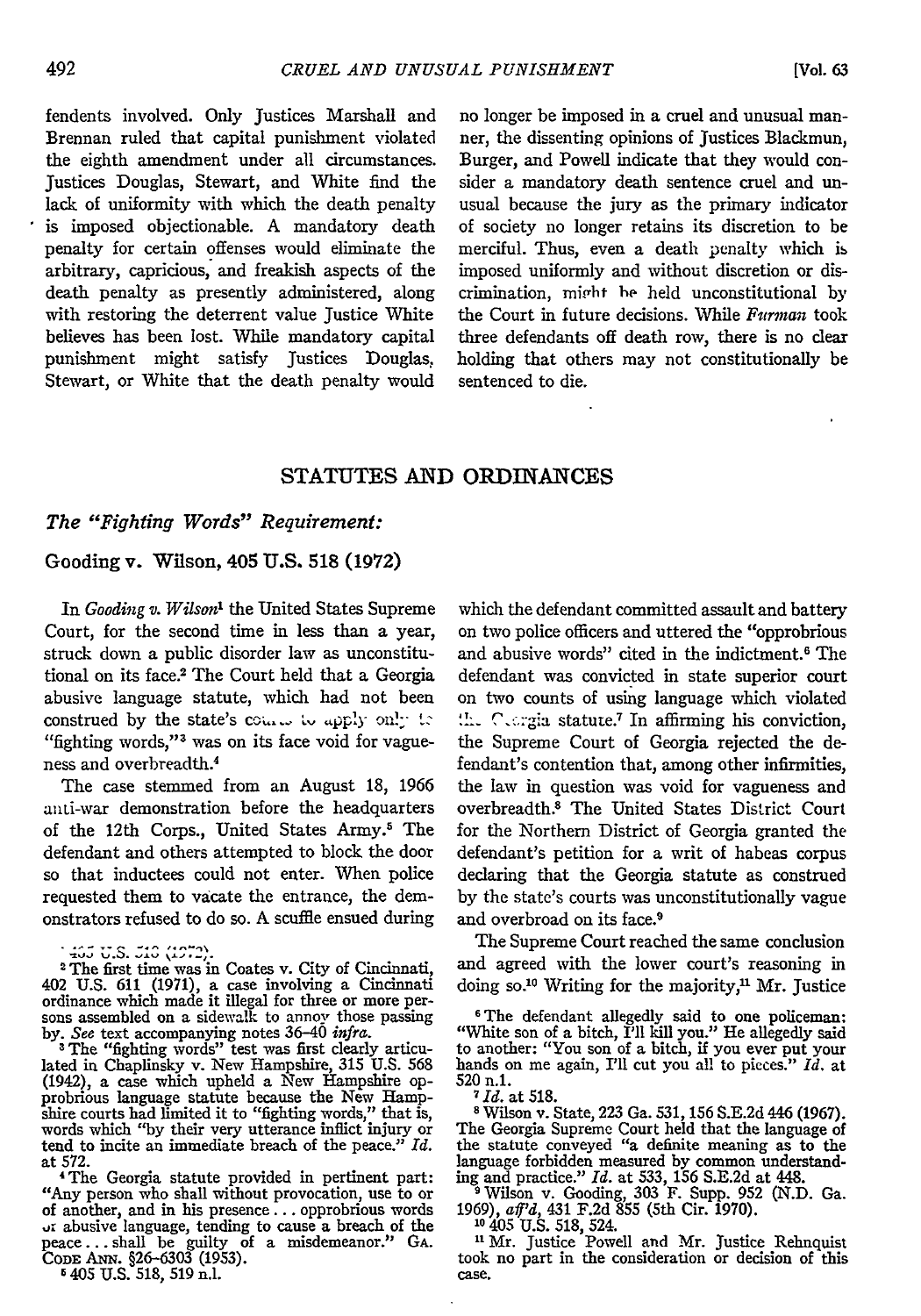Brennan first stressed that a statute punishing speech must be so drawn or construed as not to impinge upon expression protected by the first amendment.<sup>12</sup> Brennan then upheld the defendant's right to raise the issues of vagueness and overbreadth. He argued that overbroad laws dealing with first amendment rights tend to deter constitutionally protected conduct; therefore, claimants should be permitted to attack such statutes on grounds of vagueness and overbreadth regardless of whether or not their particular actions would have been constitutionally prohibited under a precisely drawn statute.<sup>13</sup>

Apparently the Court found the Georgia law unacceptable as written because most of its discussion was directed toward determining whether or not the law had been narrowed to constitutional dimensions by authoritative interpretations of the Georgia courts.<sup>14</sup> In pursuing this analysis, the majority relied heavily on *Chaplinsky v. New Hampshire,15* a case challenging a New Hampshire statute which made it illegal to annoyingly, derisively, or offensively address another in a public place.16 The United States Supreme Court had upheld the statute because the Supreme Court of

**1 405** U.S. 518, 520. *IsId.* at 520-21. The Court, *id.* at 521, relied on Justice White's disquisition on this subject in Coates v.<br>City of Cincinnati, 402 U.S. 611, 619-20 (1971) (dissent-

ing opinion): "Although a statute may be neither vague, overbroad, nor otherwise invalid as applied to the con- duct charged against a particular defendant, he is permitted to raise its vagueness or unconstitutional overbreadth as applied to others. And if the law is found deficient in one of these respects, it may not be applied to him either, until and unless a satisfactory limiting construction is placed on the statute. The statute, in effect, is stricken down on its face. The result is deemed justified since the otherwise continued existence of the statute in unnarrowed form would tend to suppress constitutionally protected rights."

14Nowhere in its decision did the majority discuss the validity of the statute as written; however, in its discussion of the constitutionality of the law as construed by the Georgia courts, the majority deals with the statute as though its terms, as written, were unconstitutionally vague and overbroad. *See* 405 U.S. 518, 525-27. *See also* text accompanying note 19 *ifria.* Chief Justice Burger's dissent chided the majority for making such an assumption of invalidity. *Id.* at 529.

**is** 315 U.S. 568 (1942).

**<sup>16</sup>**The New Hampshire law stated:

No person shall address any offensive, derisive or annoying word to any other person who is lawfully in the street or other public place; nor call him by any offensive or derisive name, nor make any noise or exclamation in his presence and hearing with intent to deride, offend or annoy him, or to prevent him from pursuing his lawful business or occupation.

**N.H.** Pu. L, ch. **378,** §2 [1926].

New- Hampshire years earlier had limited the law's application to "fighting words" or words which "by their very utterence inflict injury or tend to incite an immediate breach of thepeace." **<sup>7</sup>** Such words, the Supreme Court had concluded, were beyond the pale of constitutional protection and thus a statute limited to them was valid.

The appellants in *Gooding* maintained that the Georgia courts had limited the Georgia law in the same manner as the New Hampshire courts had limited theirs, but the majority disagreed.'8 They said that previous state appellate decisions had not construed the statute as applying only to "fighting words" so consequently the statute was unconstitutional.<sup>19</sup>

Chief Justice Burger and Justice Blackmun filed dissenting opinions. The thrust of the Chief Justice's dissent was that the "narrow language" of the Georgia statute had little potential for application outside the realm of "fighting words" and that the Georgia cases considered by the majority supported rather than undermined his position.<sup>26</sup> He felt that in view of this and what he considered the majority's tacit admission that the defendant's conduct was not protected by the

- "315 U.S. at 572.
- **<sup>18</sup>**405 **U.S.** at 524.

**<sup>9</sup>**At 405 U.S. 525, the Court dealt with three Georgia cases which it claimed defined the words "abusive" and "opprobious" in a manner inconsistent with the "fighting words" standard. In Lyons v. State, 94 Ga. App. 570, 95 S.E.2d **478** (1956), a conviction under the statute was sustained where the defendant awakened ten women scout leaders by shouting, "Boys, this is where we are to spend the night.., get the **G\_** d\_ bed rolls out... let's see how close we can come to the **G\_** d\_. tents." *Id.* at 571, **95** S.E.2d at 579. In Fish v. State, 124 Ga. 416, 52 S.E. 737 (1905), the Georgia Supreme Court held that a jury question was presented by the remark, "You swore a lie." Jackson v. State, 14 Ga. App. **19, 80** S.E. 20 (1913), held that a jury question was presented by the words, "God damn you, why don't you get out of the road."

Regarding the meaning of the phrase "tendency to cause a breach of the peace," the Supreme Court cited<br>the aforementioned cases as well as Elmore v. State,<br>15 Ga. App. 461, 462, 83 S.E.2d 799 (1944), which construed the term to mean words that would provoke a violent reaction, although not necessarily an immediate one. The Court also cited Samuels v. State, 103 Ga. App. 66, **67,** 118 S.E.2d 231, 232 (1961), which defined the phrase in a manner encompassing all public violations of the public peace and tranquility. 405 U.S. at 525-27.

In response to the dissent's criticism of its citation of fifty year old cases, the Court pointed out that both Fish v. State, *supra,* and Jackson v. State, *supra,* were cited in Wilson v. State, 223 Ga. 531, 156 S.E.2d 446 (1967), making them authoritative interpretations of the statute in question by the state's highest court.<br>405 U.S. at 526 n.4.<br><sup>20</sup> 405 U.S. at 520.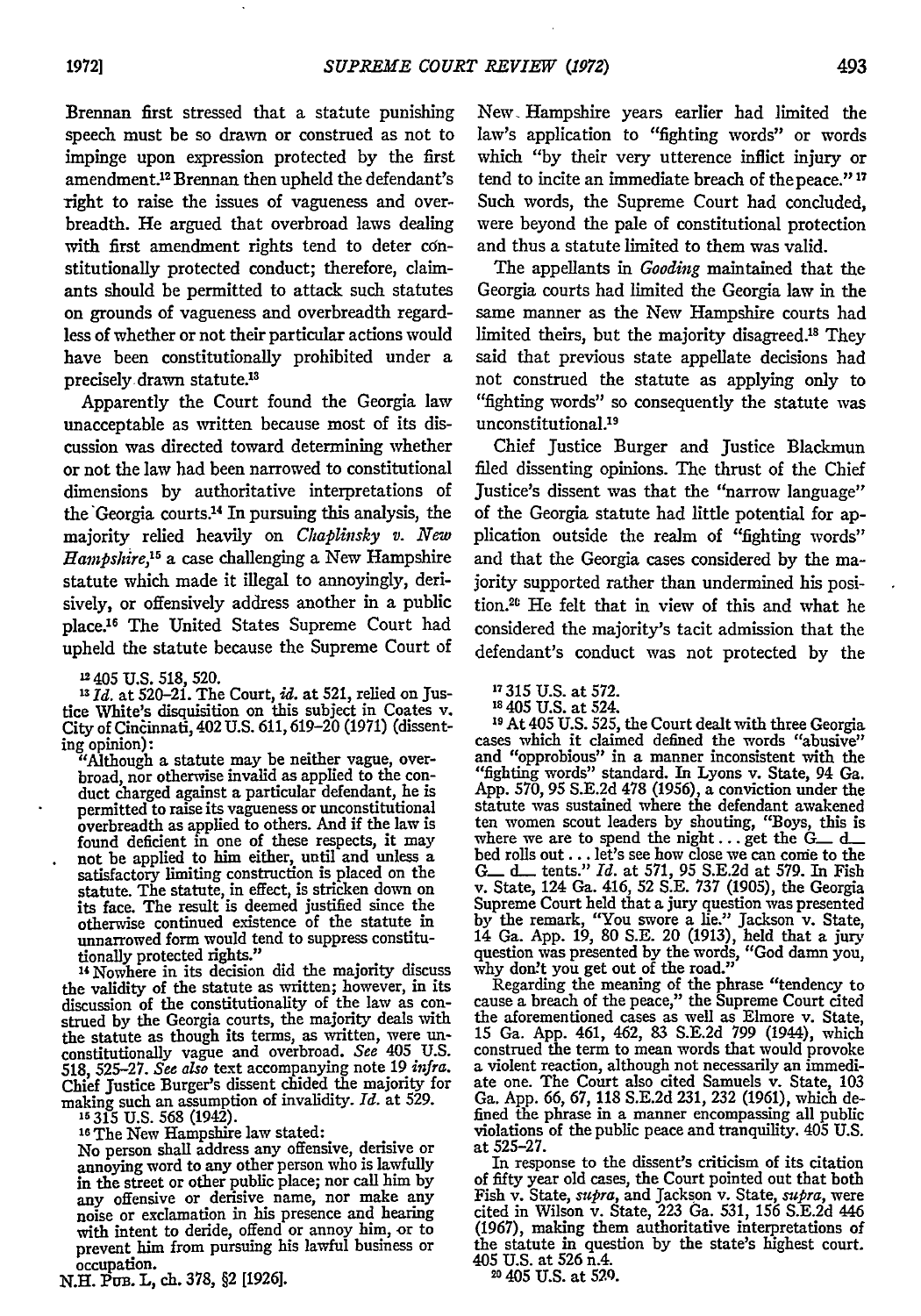*[Vol. 63*

first amendment, $21$  that the majority had misapplied the overbreadth doctrine.<sup>22</sup> He argued that in prior decisions the Court had used the doctrine with restraint, invalidating on their face only those statutes whose potential for sweeping and improper application was readily apparent.<sup>23</sup> Justice Blackmun agreed with the Chief justice that the statute was constitutional on its face and urged that the majority's decision emasculated *Chaplinsky v. New Hampshire*<sup>24</sup> and left the states defenseless in the face of obnoxious behavior.<sup>25</sup>

The decision in *Gooding* is an example of the Supreme Court's readiness to scrutinize carefully public disorder statutes which affect first amendment rights. Designed to deal with conduct which disrupts the peace and order of society, disorder laws traditionally have been loosely drawn, employing, broad, vague language and thus allowing law enforcement officials a considerable degree of latitude.26 Such laws present critical first amendment questions because the rights of speech and assembly often are impaired by their definition and operation.

The Supreme Court's review of disorder laws has involved two types of situations-those in which time, manner and place of speech or assembly

21 Although the majority never admitted that the defendant's conduct could have been prohibited under a properly drawn statute, its lengthy discussion of the right of a claimant in certain situations to raise the charges of vagueness and overbreadth even when his conduct is not constitutionally protected seems to support Chief Justice Burger's conclusion. *See* text ac- companying note 13 *supra.* 2 405 U.S. at 530-33.

**<sup>2</sup>***Id.* Chief Justice Burger cited a portion of Justice Black's opinion in Younger v. Harris, 401 U.S. 37, 52-53 (1971), to support his position.

**24315** U.S. 568 (1942). Justice Blackmun claimed that the decision in *Gooding*, when taken with Cohen v.<br>California, 403 U.S. 15 (1971), indicated that the<br>Court was paying only "lip service" to *Cluttinsky*.<br>405 U.S. at 537. *Cohen* held that the non-oral use of offensive words ("Fuck the Draft") was not punishable because the words as used did not fall into a category that the government could prohibit. Cohen v. Calithat the government could prohibit. Cohen v. California, *supra* at 20-22. Apparently Justice Blackmun felt that in giving constitutional protection to the vulgar language that was used in *Cohen* and in *Gooding, the* majority rejected dicta in *Chaplinsky* which said that certain words, including those that are lewd, obscene, profane, libelous, and insulting, are not entitled to constitutional protection. Chaplinsky v. New Hamp-<br>shire, *supra* at 572. **25** 405 U.S. at 536.

*<sup>26</sup>See* Meltzer & Trott, *Disorderly Conduct,* 4 HARv. Civ. RIGHTs-Civ. LIB. L. REv. 311, 314-15 (1964); Note, *Public Disorder Statutes in Iowa: An Evaluation of Existing Statutes and the Proposed Revision,* 57 IA. L. Rav. 862, 863-64 (1972); Comment, *Wisconsin's Dis-orderly Conduct Statute: Why It Should Be Changed,* 1969 Wis. L. REv. 602, 606-08.

are regulated and those in which the content of speech or the substance of conduct are restrained.<sup>27</sup> In the former cases, the Court has upheld the validity of those statutes supported by a compelling state interest and narrowly drawn to prohibit activities detrimental to that particular interest.<sup>28</sup> When considering laws seeking to regulate the content of speech in the interest of public peace, the Supreme Court has required the states to demonstrate a greater degree of justification than in the cases of laws regulating time, place and manner of speech and assembly. The emphasis in this area has been on the reactions of listeners to the speech in question. Speech which incites others to violate the law may be punished, but the reaction of the audience alone is not enough.<sup>29</sup> A speaker may be constitutionally prosecuted only **if** he had a specific intent to provoke immediate lawbreaking and spoke in a situation which would render such a consequence likely.<sup>30</sup>

The Court has relied a great deal on the void for vagueness and overbreadth doctrines in dealing with the conflict between disorder statutes and first amendment rights. The void for vagueness test asks whether a statute is on its face "so vague that men of common intelligence must guess at its meaning and differ as to its application."<sup>31</sup> Any criminal or regulatory statute failing to meet this minimum standard must fall for lack of fair notice required by the due process provision of the fourteenth amendment.<sup>32</sup> Under the overbreadth doctrine, any criminal statute capable of sweeping

**<sup>27</sup>**The following discussion relies on the dichotomy outlined in Note, *supra* note 26, at 874-77.

<sup>28</sup> Thus the Court has invalidated flat statutory bans on picketing, Thornhill v. Alabama, 310 U.S. 88 (1940), as well as laws forbidding the distribution of handbills merely to keep the streets clean, Lovell v. City of Griffin, **303** U.S. 444 (1938), or to protect privacy, Martin v. City of Struthers, 319 U.S. 141 (1943), while it has upheld laws calling for prior licens-ing of parades or the use of loudspeakers on the grounds of public convenience and privacy. Fox v. New Hampshire, **312** U.S. 569 (1941); Kovacs v. Cooper, 336 U.S. 77 (1949). To protect the integrity of the judicial process, the Court has sustained laws against picketing courthouses. Cox v. Louisiana, 379 U.S. 559 (1965). **29** Bachellor v. Maryland, 397 U.S. 564 (1970);

Edwards v. South Carolina, 372 U.S. 229 (1963); Terminiello v. City of Chicago, 337 U.S. 1 (1949).

**<sup>30</sup>**Brandenburg v. Ohio, **395** U.S. 444 (1969); Yates v. United States, 354 U.S. 298 (1957); Feiner v. New

York, 340 U.S. 315 (1951). **31** Connally v. General Constr. Co., 269 U.S. 385, 391 (1926). An excellent discussion of the void for vagueness doctrine can be found in Note, *The Voidfor-Vagueness Doctrine in the Supreme Court,* 109 **U. PA.** L. REv. 67 (1960).

**<sup>2</sup>***See* Note, *supra* note 31, at 68 n.2 for the origins of the doctrine.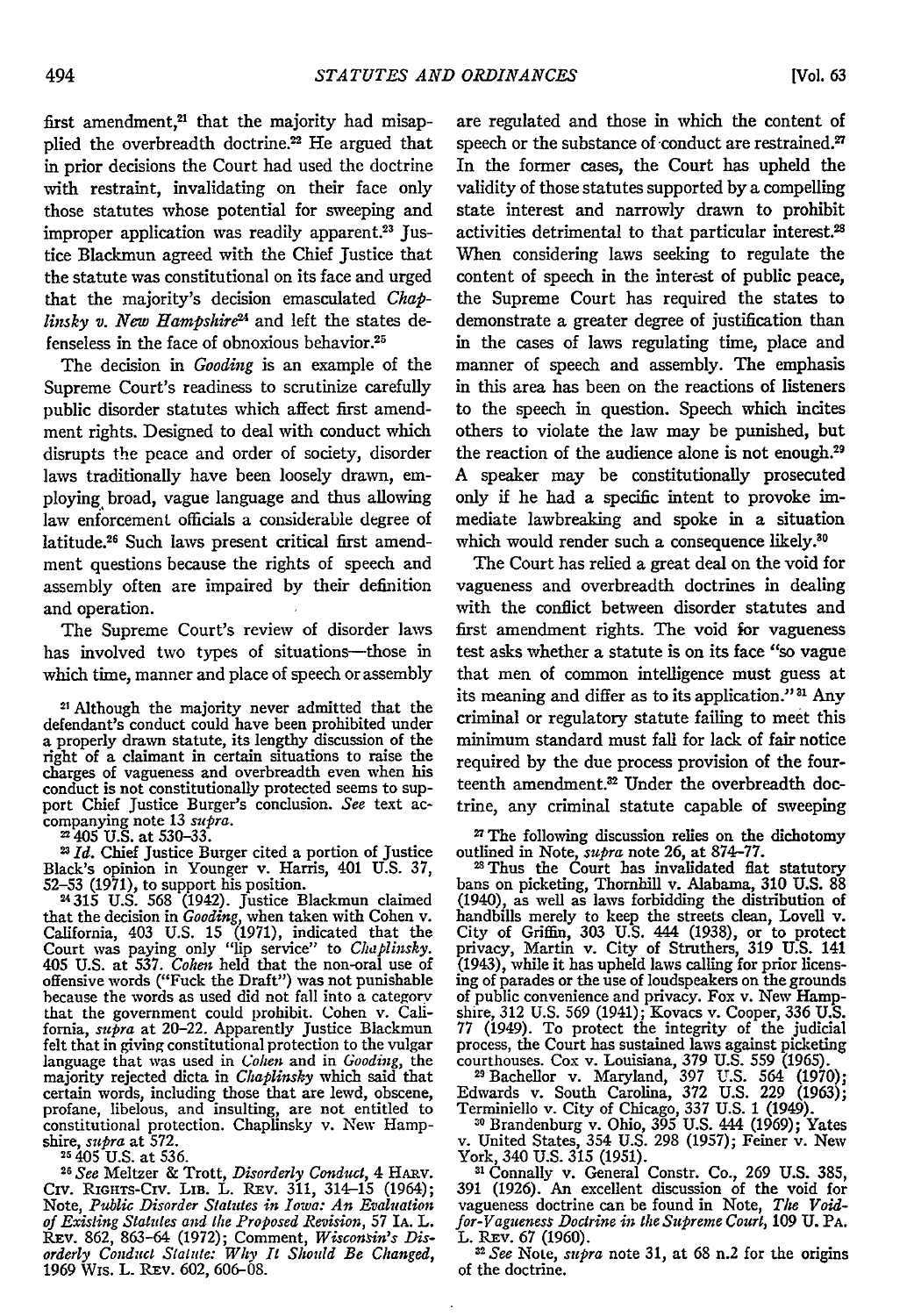application into areas of constitutionally protected activities must be held invalid.<sup>33</sup> While the two concepts are generically distinct, when laws covering first amendment activities are at issue, the Supreme Court has used them in a manner which leaves them virtually indistinguishable.<sup>34</sup>

In dealing with allegedly vague or overbroad public disorder statutes, the Court usually has proceeded cautiously, considering the facts of the particular case and then determining the constitutionality of the law in question only as applied to the specific fact situation.35 *Coates v. City of Cincinnati"'* represented a departure from this format and *Gooding* appears to further this departure. In *Coates* the Court considered a Cincinnati ordinance that made it illegal for three or more people assembled on a city sidewalk to "annoy" those passing by. Without considering the facts of the case and admitting that the ordinance encompassed many types of conduct that the city could constitutionally prohibit, the Court concluded that the law was unconstitutional because it specified no precise standard of conduct<sup>37</sup>

*33See* Dombrowski v. Pfister, 380 U.S. 479 (1965); NAACP v. Button, 371 U.S. 415 (1963). For a comprehensive and insightful analysis of the overbreadth doctrine see Note, *The First Amendment Overbreadth Doctrine,* 83 HARv. L. REv. 844 (1970). 84 This is possible because both doctrines are respon-

sive to the fact that precision and predictability of government intervention are crucial to the protection of first amendment rights and that vague or overbroad statutes tend to deter the exercise of these rights.

Note, *supra* note 33, at 874.<br>
Justice Brennan discussed the relationship of the<br>
two doctrines in NAACP v. Button, 317 U.S. 415,<br>
432-33 (1963):

The objectionable quality of vagueness and overbreadth does not depend upon absence of fair notice to a criminally accused or upon unchannelled delegation of legislative powers but upon the danger of tolerating, in the area of First Amend-ment freedoms, the existence of a penal statute susceptible of sweeping and improper application. *35See, e.g.,* Bachellor v. Maryland, **397** U.S. 564

(1970); Brown v. Louisiana, 383 U.S. 131 (1966); Cox v. Louisiana, 379 U.S. 536 (1965); Edwards v. South Carolina, 372 U.S. 229 (1963). The Court's caution sometimes resulted in confusion. In his concurring opinion in *Cox, supra* at 577, Justice Black agreed with what he believed to be the majority's conclusion that the Louisiana breach of peace statute was unconstitutional on its face. Nevertheless, in *Brown* the Court reversed similar convictions under the same law not because it was invalid on its face, but because the record demonstrated that the petitioners had not violated it. Brown v. Louisiana, *supra* at 141 (Fortas, **J., for the plurality).**<br><sup>36</sup> 402 U.S. 611 (1971).

*37Id.* at 614. The Supreme Court concentrated on the word "annoying" in pinpointing the ordinance's vagueness:

Conduct that annoys some people does not

and that it reached constitutionally protected areas of free assembly and association.<sup>33</sup>

The majority in *Coates* cited no precedents supporting its decision to review the facial validity of the Cincinnati ordinance irrespective of the defendant's conduct,<sup>39</sup> but the majority in *Gooding* was quite explicit in this respect.<sup>40</sup> It relied on a line of cases headed by *Domb'rowski v. Pfister,41* which held that where the statute at issue purports to regulate or prescribe rights of speech or press protected by the first amendment, the defendant is entitled to attack it on grounds of vagueness and overbreadth even though it may be neither vague nor overbroad nor otherwise invalid as applied to his conduct.<sup>42</sup>

The Court's decision in *Gooding,* when taken with *Coates,* seems to indicate that a majority of the Justices have rejected the ad hoc approach to cases involving public disorder statutes and are ready to assess the facial constitutionality of such laws regardless of the circumstances of the particular case. Furthermore, in view of the fact that the law invalidated in *Gooding* was at least as narrowly drawn and construed as some of the public disorder statutes that have survived judicial scrutiny in the past, $43$  it would appear that the

annoy others. Thus, the ordinance is vague, not in the sense that it requires a person to conform his conduct to an imprecise but comprehensible nor-<br>mative standard, but rather in the sense that no<br>conduct is specified at all.<br>*Id.*<br><sup>38</sup> *Id.* at 615-16.

**31** Justice White's dissent, however, provides a good review of the case law supporting the majority's position. *See* Coates v. City of Cincinnati, 402 U.S. 611, 619-20 (1971) (White, **J.,** dissenting).

**<sup>40</sup>**405 U.S. at 521.

41380 U.S. 479 (1965).

<sup>42</sup>*Id.* at 491-92. For other cases that use this line of reasoning see United States v. Robel, **389** U.S. 258 (1967); Keyishian v. Board of Regents, 385 U.S. 589 (1967); Baggett v. Bullett, 370 U.S. 360 (1964); NAACP v. Button, 371 U.S. 415 (1963).

This approach is a marked departure from the traditional rule that "one to whom application of a statute is constitutional will not be heard to attack the statute on the ground that impliedly it might be taken as applying to other persons or situations in which its application might be unconstitutional." United States v. Raines, 362 U.S. 17, 21 (1960) and the cases cited

therein. *<sup>43</sup> See, e.g.,* Bachellor v. Maryland, 397 U.S. 564 (1970); Edwards v. South Carolina, 372 U.S. 229 (1963). In *Edwards* the Court did not strike down the state common law crime of breach of the peace despite the fact that the South Carolina courts defined it in virtually the same language that the Court found unacceptable in *Gooding,* 405 U.S. at 527. *See* text accom- panying note 19 *supra.*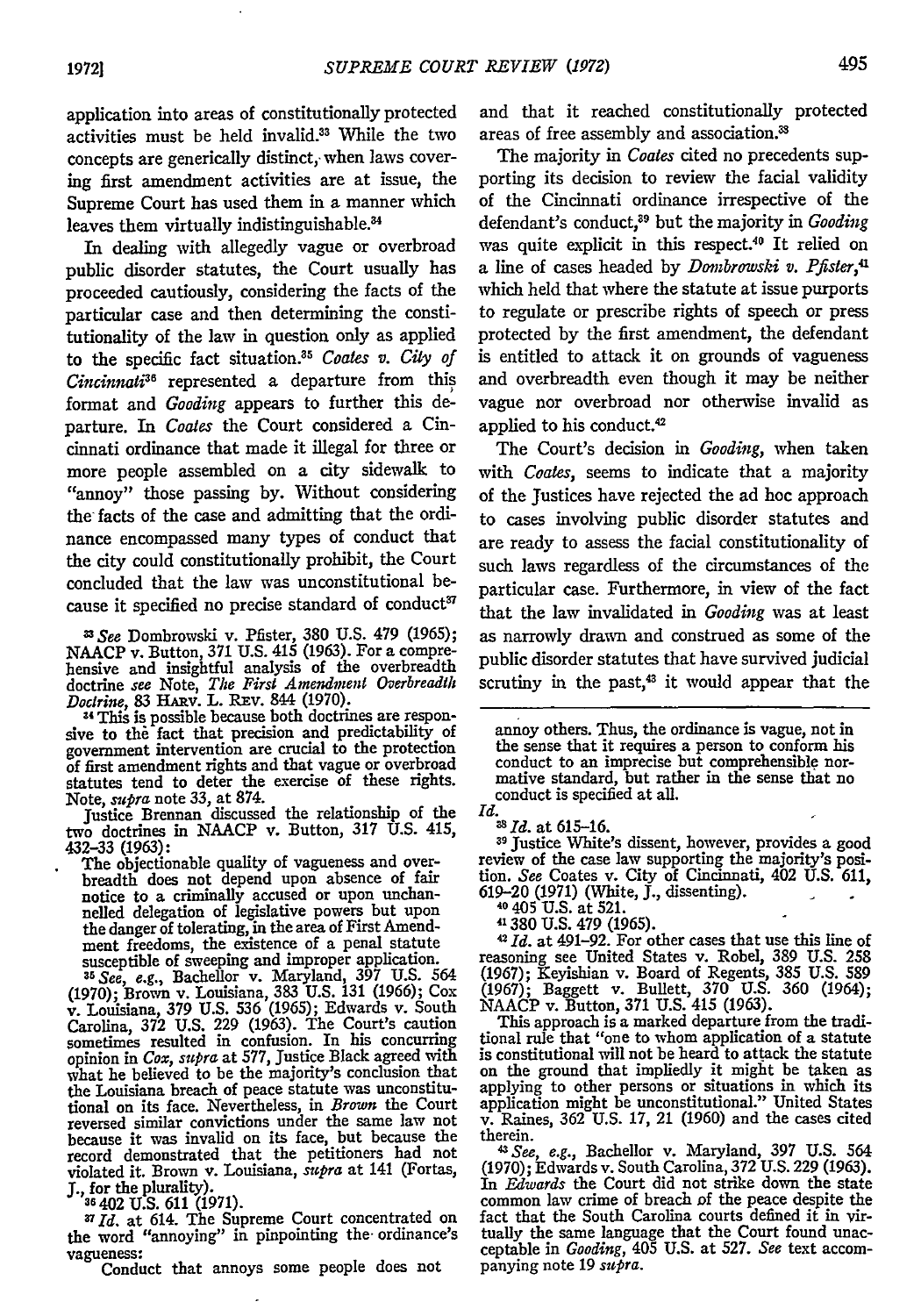preme Court seems ready to subject public dis- at specific harms which justify government inorder laws to more exacting standards and to tervention in thefirst amendment area.

Court has embarked in a new direction. The Su- strike them down unless they are precisely directed

## *Of Whitman, Thoreau, and Constitutional Law:* Papachristou v. City of Jacksonville, 405 U.S. 156 (1972)

In *Papachristou v. City of Jacksonville,'* the United States Supreme Court for the first time considered the constitutionality of a vagrancy law.2 In striking down the Jacksonville ordinance as unconstitutionally vague, the Court delivered a staggering blow to the "grabbag"' type of vagrancy law and rendered questionable the status of all vagrancy legislation.

This case involved eight defendants who were convicted in a Florida municipal court of violating a Jacksonville vagrancy ordinance.4 Four of the

1405 U.S. 156 (1972).

<sup>2</sup>The Court had dealt with such laws on prior occasions without reaching the issue of their constitu-tionality. In Edelman v. California, 344 U.S. 357 (1953) it considered a case involving a vagrancy statute, but dismissed it as improperly before the Court. Justices Black and Douglas dissented, arguing that the statute was void for vagueness. *Id.* at 365 (Black, J., dissent-ing). In Hicks v. District of Columbia, 383 U.S. 252 (1966) the Court, in a per curiam decision, dismissed the writ of certiorari as improvidently granted. Douglas again dissented. He condemned the vagrancy law in question as an attempt to regulate the status of a Robinson v. California, 370 U.S. 660 (1962), which held that imprisonment for merely being a narcotics addict amounted to cruel and unusual punishment, Douglas said that economic or social condition could not be made a crime any more than being a drug addict could. Hicks v. District of Columbia, *supra* at 257 (Douglas, J., dissenting). In Johnson v. Florida, 391 U.S. 596 (1968), the Supreme Court reversed the defendant's conviction for "wandering and strolling" under a Florida vagrancy statute where the evidence showed that the defendant was sitting on a bench at the time of the arrest. The Court held that the conviction violated due process because the record lacked evidence to support the judgment. *Id.* at 598. In their dissent, Justices White and Harlan contended that the Court should have reached the defendant's claim that the statute was unconstitutionally vague. *Id.* at

599.<br><sup>3</sup> The characterization is that of Judge Will in refer-<sup>3</sup>The characterization is that of Judge Will in refer-<br>ence to a Chicago disorderly conduct law in Landry v.<br>Daley, 280 F. Supp. 968, 969 (N.D. Ill. 1968). The Chicago ordinance, like the Jacksonville vagrancy ordinance and many other vagrancy laws, prohibited ordinance and many other vagrancy laws, prohibited many diverse types of behavior under a single heading. See note  $4 \text{ infra}$ .

*See* note 4 infra. 4The **JACKSONVrLE** FLA. ORDINANCE **CODE** §25-57 (1965) under which the defendants were tried and con- victed provided that:

Rogues and vagabonds, or dissolute persons who go about begging, common gamblers, persons who use juggling or unlawful games or plays, com-

eight, two white females and two black males, were arrested early on a Sunday morning and charged under the ordinance with "prowling by auto."<sup>5</sup> The arresting officers denied that the racial mixture in the car had played any part in the decision to make the arrest, but claimed that they had acted because the defendants had stopped near a usedcar lot that had been broken into several times previously.6 Another defendant was convicted of being a vagabond because he was loitering in downtown Jacksonville on a weekday morning, had no identification, and offered an explanation that the arresting officers did not believe.<sup>7</sup> Two other defendants were convicted as "common thieves" in cases stemming from separate arrests.<sup>8</sup> The

mon drunkards, common night walkers, thieves, pilferers or pickpockets, traders in stolen property, lewd, wanton and lascivious persons, keepers of gambling places, common railers and brawlers, persons wandering or strolling around from place to place without any lawful purpose or object, habitual loafers, disorderly persons neglecting all lawful business and habitually spending their time by frequenting houses of ill fame, gaming houses, or places where alcoholic beverages are sold or served, nersons able to work but habitually living upon the carnings of their wives or minor children shall be deemed vagrants and, upon con- viction in the Municipal Court be punished as provided for Class D offenses.

provided for Class D offenses.<br>Class D offenses at the time of the defendants' arrests and convictions entailed 90 days in jail, a \$500 fine, or both. 405 U.S. at 156 n.1.

5405 U.S. at 159.

<sup>6</sup> There was no evidence that the used-car lot had been broken into on the night in question. *Id*. been broken into on the night in question. *Id.* <sup>7</sup>The defendant, a part-time produce worker and

part-time organizer for a Black political group, claimed that he and a companion were waiting for a friend who was to lend them an automobile so that they could apply for a job at a produce company. Because it was cold and he had no jacket, the defendant waited for a while in a dry cleaning establishment, but left when requested to do so. The store owners summoned the police. *Id.*

**8** Upon arriving at a girl friend's apartment, one of the defendants had seen police there and attempted to leave. He stopped and got out of his car when ordered to do so. The police searched the car and the defendant. Finding nothing incriminating, they charged him with being a. "common thief" because he was reputed to be one. The other defendant was arrested when he reached his home early one morning. He was stopped because he was traveling at a high rate of speed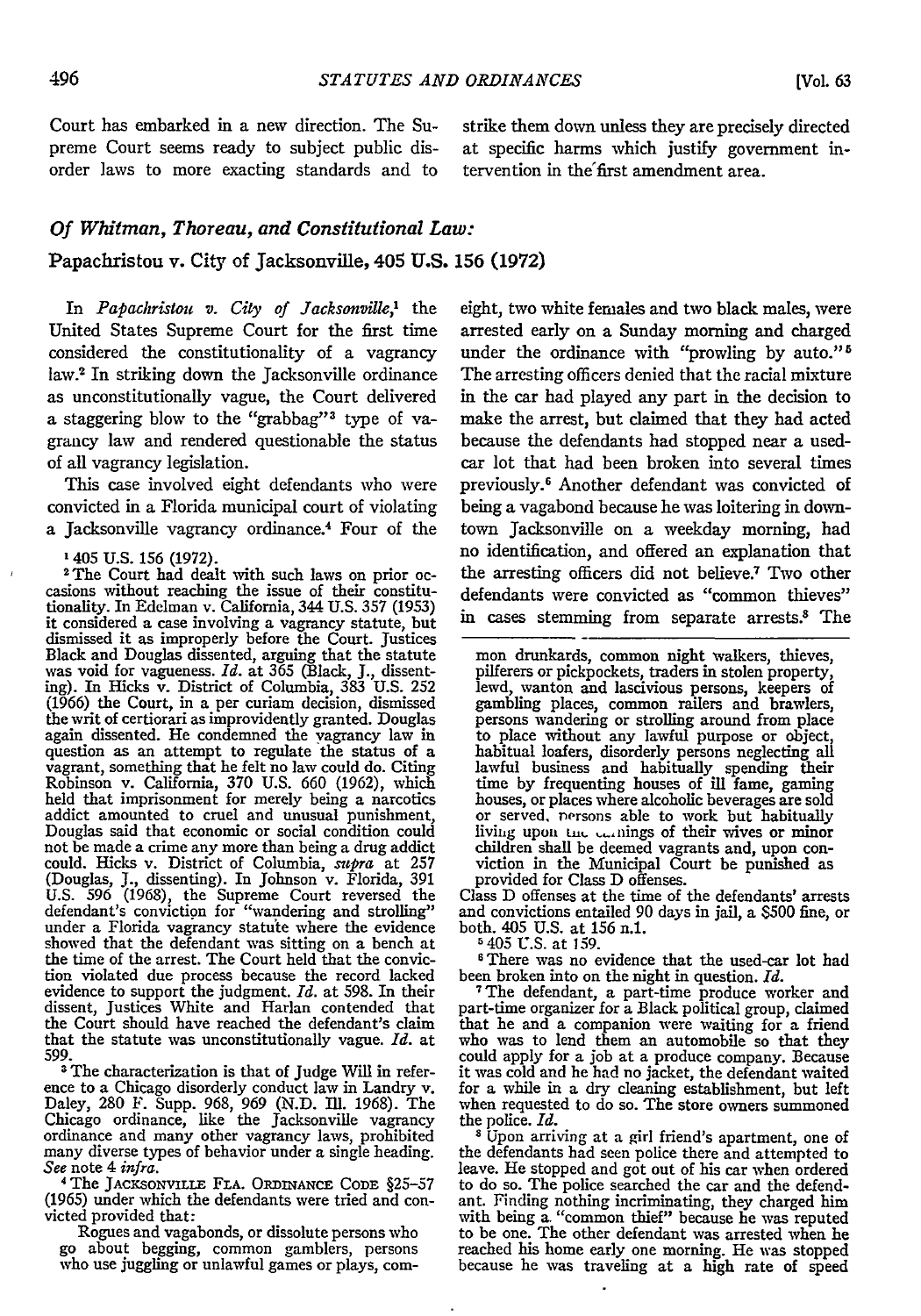eighth defendant, whom the police claimed was well known as a thief, narcotics pusher, and "generally opprobrious character," was arrested for "disorderly loitering on the street" and "disorderly conduct-resisting arrest with violence" when he struggled with a police officer who was searching him preparatory to placing him in a police car.9 The convictions were affirmed by the Florida Circuit Court in a consolidated appeal and the defendants' petition for certiorari was denied by the District Court of Appeals.'0 The United States Supreme Court granted certiorari.<sup>11</sup>

The Supreme Court found the Jacksonville vagrancy ordinance unconstitutional. Writing for a unanimous Court, $12$  Justice Douglas held the law unconstitutionally vague because it failed to give adequate notice as to the conduct forbidden and because it encouraged arbitrary and erratic arrests and convictions.<sup>13</sup> Under its vague terminology, normally innocent behavior could be cause for conviction: insomniacs could be arrested as "common night walkers," recession victims as "persons able to work but habitually living on the earnings of their wives or minor children," the country club set as persons "neglecting all lawful business and habitually spending their time by frequenting... places where alcoholic beverages are sold or served." **14**

A second aspect of the ordinance's vagueness that concerned Douglas was the unfettered discretion which it gave the Jacksonville police-a discretion which permitted and even encouraged arbitrary and discriminatory law enforcement.<sup>15</sup> He pointed out that because many vagrancy laws '(and Florida's in particular) were justified as attempts to deter future criminal activity,<sup>16</sup> they allowed arrests based only upon suspicion and

yet no speeding charge was ever placed against him. *Id.* at 160.

**9** According to his testimony, the police officer intended to arrest the defendant unless he had a good explanation for being on the street. *Id.*

**10** Brown v. City of Jacksonville, 236 So. 2d 141

(Fla. **1970).** <sup>4</sup>**43** U.S. **917 (1971).**

<sup>12</sup>**Mr.** Justice Powell and Mr. Justice Rehnquist took no part in the consideration or decision of the case.<br>
<sup>33</sup> 405 U.S. 156, 162 (1972).<br>
<sup>14</sup> *Id.* at 163-64.

*Is Id.* at **168.**

**16** In Johnson v. State, 202 So. 2d 852 (Fla. 1967), *rev'd on* other *grounds,* **391 U.S. 596** (1968), the Su-preme Court of Florida upheld the Florida vagrancy statute as necessary to "deter vagabondage and pre-vent crimes." 202 So. **2d** at **855.** *See also* Smith v. State, **239** So. **2d 250, 251** (Fla. **1970)** for a similar view.

not upon probable cause as required by the fourth and fourteenth amendments.<sup>17</sup> While acknowledging that such laws gave the police an effective way to round-up "so-called undesirables," and that sometimes those arrested actually anticipated committing future criminal acts, Douglas contended that the connection between vagrancy and future criminality was too tenuous for a rule of law.18

In discussing the potential for abuse of the law in this case and the imprecision of such terms as "wandering," "strolling," and "loafers," Douglas asserted that the ordinance impinged upon some of the amenities of life.<sup>19</sup> Although he admitted that these amenities were not mentioned in either the Constitution or the Bill of Rights, Douglas believed that they deserved the Court's protection.20

Significant for what it says, Douglas' opinion is almost as interesting for what it does not say. It does not say that vagrancy laws are unconstitutional because they punish a status. The decision does not mention the word status and one must look in vain for any reference to *Robinson v.* California.<sup>21</sup> In view of his dissent in *Hicks v. Dis-*

17The fourth amendment prohibits unreasonable searches and seizures and stipulates that no search or arrest warrants shall be issued except "upon probable cause." U.S. CoNsT. amend. IV. The Supreme Court has long held that an arrest without a warrant is valid only if based upon probable cause. *See* Ker v. California, 374 U.S. **23** (1963). The Supreme Court has applied this standard to the states through the due proc- ess clause of the fourteenth amendment. Beck v. Ohio, **379** U.S. **89** (1964).

**Is405** U.S. **156, 171.** Douglas' contention appears to be supported by empirical data. *See* McClure, *Vagrants, Criminals and the Constitution,* 40 DENVER L. **CENTER**

<sup>19</sup> Douglas argued that these amenities were em-<br>bedded in the writing of Whitman, Thoreau, and Va-

chel Lindsay: These unwritten amenities have been in part re- sponsible for giving our people the feeling of independence and self-confidence, the feeling of creativity. These amenities have dignified the right of dissent and have honored the right to be nonconformists and the right to defy submissive- ness. They have encouraged lives of high spirits rather than hushed suffocating silence.

405 U.S. 156, 164.

20 This view is similar to that expressed by Douglas in Griswold v. Connecticut, 381 U.S. 479, 482-86 (1965), a case which struck down a Connecticut law prohibiting dissemination of information about birth control methods. Douglas held that the law violated the defendant's privacy and, although he could find no mention of privacy in the Constitution, Douglas contended that certain zones of privacy were pro- tected by penumbras emanating from several of the specific guarantees of the Bill of Rights. *Id.* at 482-86.

"370 **U.S.** 660 (1962). *Robinson* held that impris-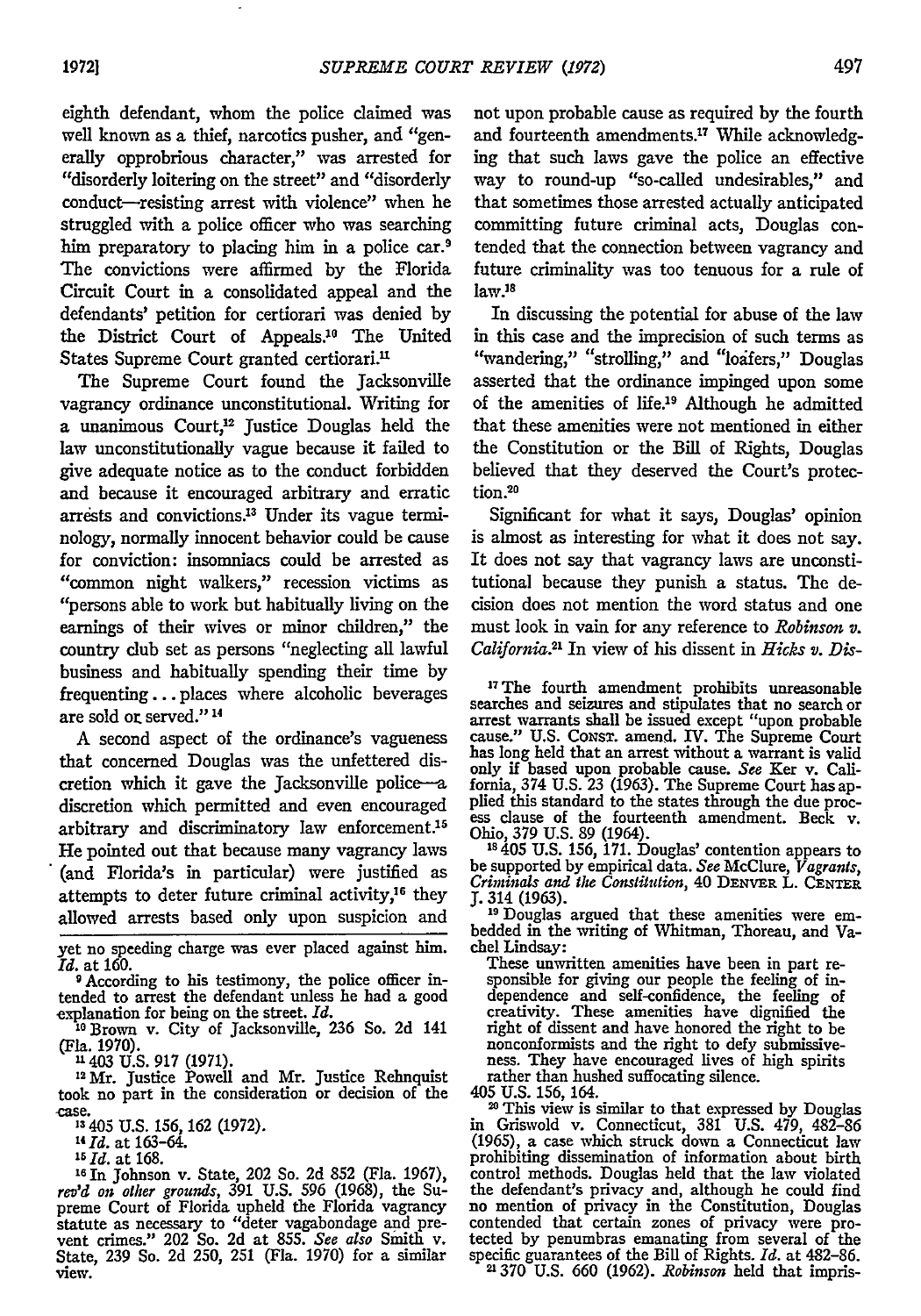*trict of Columbia,22* where he attacked a vagrancy law as an unconstitutional attempt to regulate status, Douglas' silence on this issue perhaps can best be explained by the fact that the ordinance's vagueness was its most readily apparent constitutional defect.<sup>23</sup>

The Court's decision in *Papachristou* strikes at an ancient institution. Vagrancy laws have existed since the time of Edward **HI** and the first Statute of Laborers.<sup>24</sup> Originally formulated to guarantee a cheap supply of labor when England's labor force was dispersed and decimated by the decay of feudalism and the Black Plague, the early vagrancy laws made it illegal to be unemployed or to migrate from one county to another to avoid work or to seek better wages.<sup>25</sup> With the sixteenth century and the enclosure movement, which forced many Britons off their fields and on to the highways, 26 the vagrancy laws underwent a shift in emphasis.27 Now the laws were directed not only at controlling the labor supply, but also **-** thwarting probable criminals and in time their character became decidedly more criminal than economic.<sup>2</sup> 8

In America virtually all jurisdictions enacted vagrancy laws early in their history and many have retained them, often little changed, to this day.29 Some make a passive status such as unemployment or poverty<sup>30</sup> criminal while others

onment merely for being a narcotics addict amounted to cruel and unusual punishment. Justice Douglas cited the case in his dissent in Hicks v. District of Columbia, 383 U.S. 252, 257 (1966), to condemn a vagrancy law as an unconstitutional attempt to regu-<br>late status. "383 U.S. 252 (1966). *See* note 21 *supra*. "383 U.S. 252 (1966). *See* note 21 *supra.* 2For discussions

Murtagh, *Status Offenses and Due Process of Law,* 36 FoRD. L. REv. 51 (1967); Sherry, *Vagrants, Rogues and Vagabonds-Old Concepts in Need of Revision,* 48 CALiF. L. REv. 557 (1960); Lacey, *Vagrancy and,,* **%** *Crimes of Personal Condition,* 66 HA.v. L. REv. 1203 (1953); and Note, *Vagrancy--A Study in Constitu-tional Obsolescence,* 22 FLA. L. REv. 384 (1970). " 23 Edw. 3, c. 1 (1349). Note, *supra* note 23, at

387-92 provides a good, concise history of vagrancy 1,-::lation in England.<br><sup>25</sup> 23 Edw. 3, c. 1 (1349); 25 Edw. 3, c. 7 (1350).

<sup>26</sup> Enclosure was the process whereby the scattered holdings which characterized the medieval manors holdings which characterized the medieval manors were consolidated into larger units, often at the ex-<br>pense of tenant farmers. *See W. NOTESTERN, THE*<br>ENGLISH PEOPLE ON THE EVE OF COLONIZATION 72-73 (1954), for a graphic description of the process.

N Note, *supra* note 23, at 389.

*8Id.*

*2Id.* at 394.

*"0See, e.g.,* Miss. CODE **ANN.** §2666 (1942); Mo. ANN. **STAT.** §563.340 (1943); S.C. CODE ANN. tit. 16, §565 (1962); TENN. CODE ANN. §39–4701 (1956)<br>Wash. Rev. Code §9.87.010 (1965).

ban activities usually considered innocuous, such as loitering or wandering about.<sup>31</sup> There are those that punish lewdness,<sup>32</sup> drunkenness,<sup>33</sup> or other acts deemed odious by society,<sup>34</sup> and those that include what are often viewed as separate crimes in other jurisdictions.<sup>35</sup> Many vagrancy laws are similar to the Jacksonville ordinance in that they list a myriad of classifications of vagrancy. <sup>36</sup>

Whatever their structure, vagrancy laws traditionally have stood almost impregnable before the assaults of litigants and commentators alike. $\sqrt[n]{ }$ The first real break-through occurred with the case of *Fenster v. Leary*.<sup>38</sup> Fenster hau veen arrested three times in three months under a New York State vagrancy statute and had been charged with being "a person who, not having visible means to maintain himself, lives without employment." **9** Each time he was acquitted. Apparently concerned about the likelihood of future arrests, Fenster sought a prohibition against further prosecutions under the statute on the grounds that it was unconstitutional. Prohibition was denied in the lower courts, but the court of appeals reversed, holding that the statute unconstitutionally made criminal an individual's conduct which in no way impinged on the rights and interests of others and which had little more than a "tenuous" connection with crime and the preservation of order.<sup>40</sup>

Since *Fenster,* many federal and a few state court decisions have declared state and local vagrancy laws either partially or wholly unconstitutional. While it is difficult to generalize about these decisions, they have several features worth

*"1See, e.g.,* Miss. CODE **ANN.** §2666 (1942); Mo. ANN. **STAT.** §563,340 (1943); S.C. **CODE** *ANN.* tit. 16, §565 (1962); Xasox. Rrv. CODE §9.87.010 (1965).

<sup>" 22</sup> See, e.g., Wash. REv. Code §9.87.010 (1965).<br><sup>23</sup> See, e.g., Okla. Stat. Ann. tit. 21, §1141 (1956)<sub>.</sub><br>Wash. Rev. Code §9.87.010 (1965).

-4 *See, e.g.,* OKLA. **STAT.** ANN. tit. 21, §1141 (1956) (family abandonment); WASH. REV. CODE §9.87.010 (1965) (using drugs).

**<sup>36</sup>**Miss. CODE **ANN.** §2666 (1942) (selling alcohol without a license); OxLa. **STAT. ANN.** tit. 21, §1141 (1956) (fortune telling). **36 Miss.** CODE ANN. §2666 (1942); Mo. ANN. **STAT.**

§563.340 (1943); O:z.-. SIAT. ANx. tit. 21, §1141 (1956); S.C. CODE ANN. tit. 16, §565 (1962); WASH.

Rzv. CODE §9.87.010 (1965). " For attacks on vagrancy laws, *see* Foote, *rc- grancy-type Law and its Administration,* 104 **U.** PA. L. REv. 603 (1956); Note, *Constitutional Attacks on Vagrancy Laws,* 20 **STAN.** L. REv. 782 (1963). *See also* those articles listed at note 23 *supra.* "20 N.Y.2d 309, 229 N.E. 2d 426, 282 N.Y.S. 2d

739 (1967). *11 Id.* at 311, 229 N.E. 2d at 427, 282 N.Y.S. 2d at

741. **<sup>40</sup>***Id.* at 312-13, 229 N.E. 2d at 428, 282 N.Y.S. 2d

at 742.